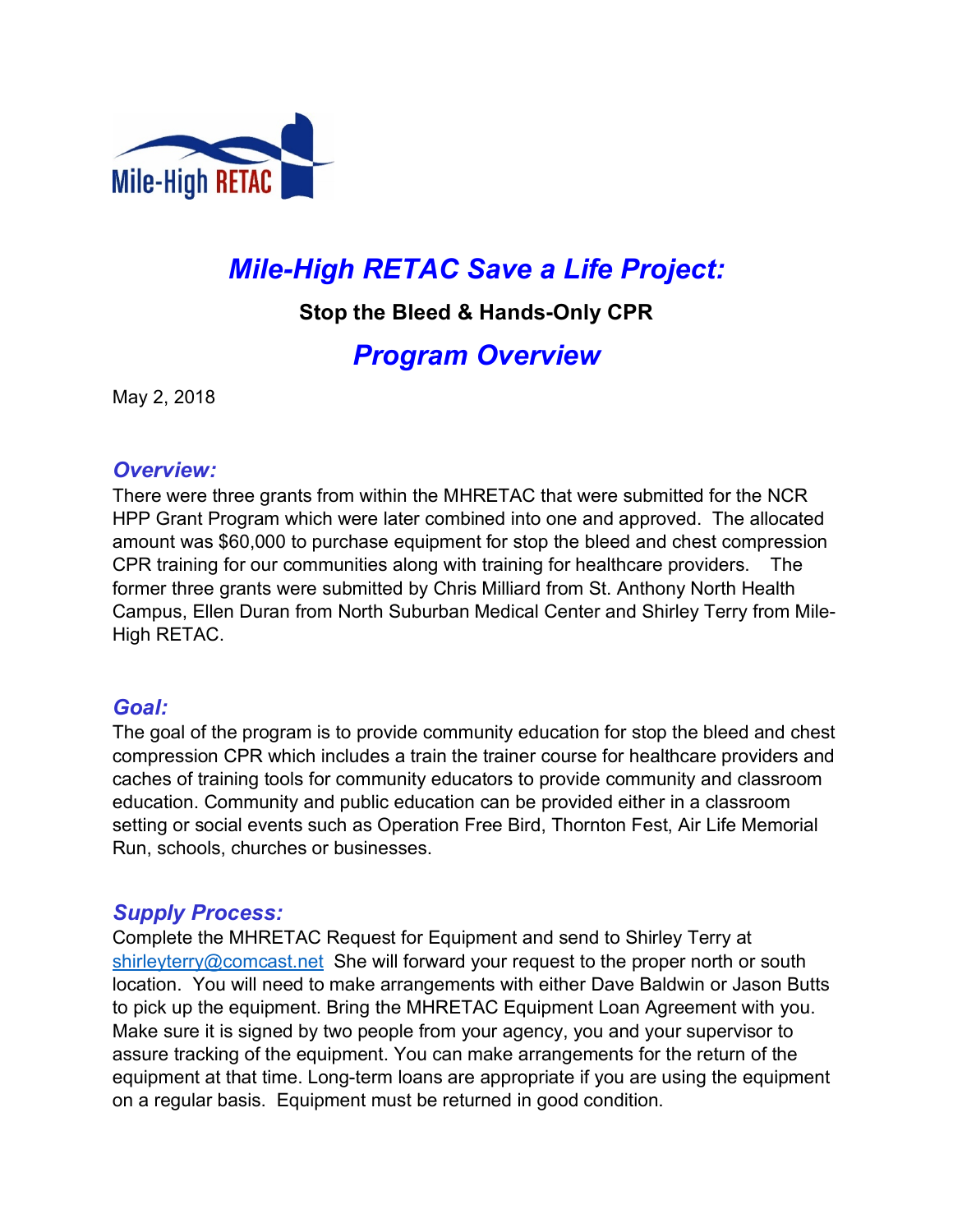All the forms will be posted on the MHRETAC website.

#### *Event Reports:*

Event Reports are needed to track how many trainings have occurred in the MHRETAC and how many citizens have been trained. Please send those reports to Shirley Terry within one week of the event.

### *Training Materials:*

Training materials on stop the bleed and chest compression CPR will be posted on the MHRETAC.

### *Public Access Kits:*

There will be some stop the bleed public access kits available for distribution. These kits will be distributed to identified and appropriate entities. These kits will be distributed along with the AED's that are provided to the community. Entities will include community centers, schools, churches and large community venues. Kits for distribution will be approved by the MHRETAC Save a Life Project Committee.

# *Caches and Locations:*

There are 22 caches within the MHRETAC for use by EMS, fire and hospitals to use while providing community education. Education may be provided through a variety of venues.

The caches are located north at Adams County Fire Rescue and south at Castle Rock Fire and Rescue.

Adams County Fire and Rescue

Contact: Dave Baldwin, EMS Chief dbaldwin@acfpd.org Office- 303.539.6809 Cell- 303.809.1428 8055 N. Washington Denver, Colorado 80229